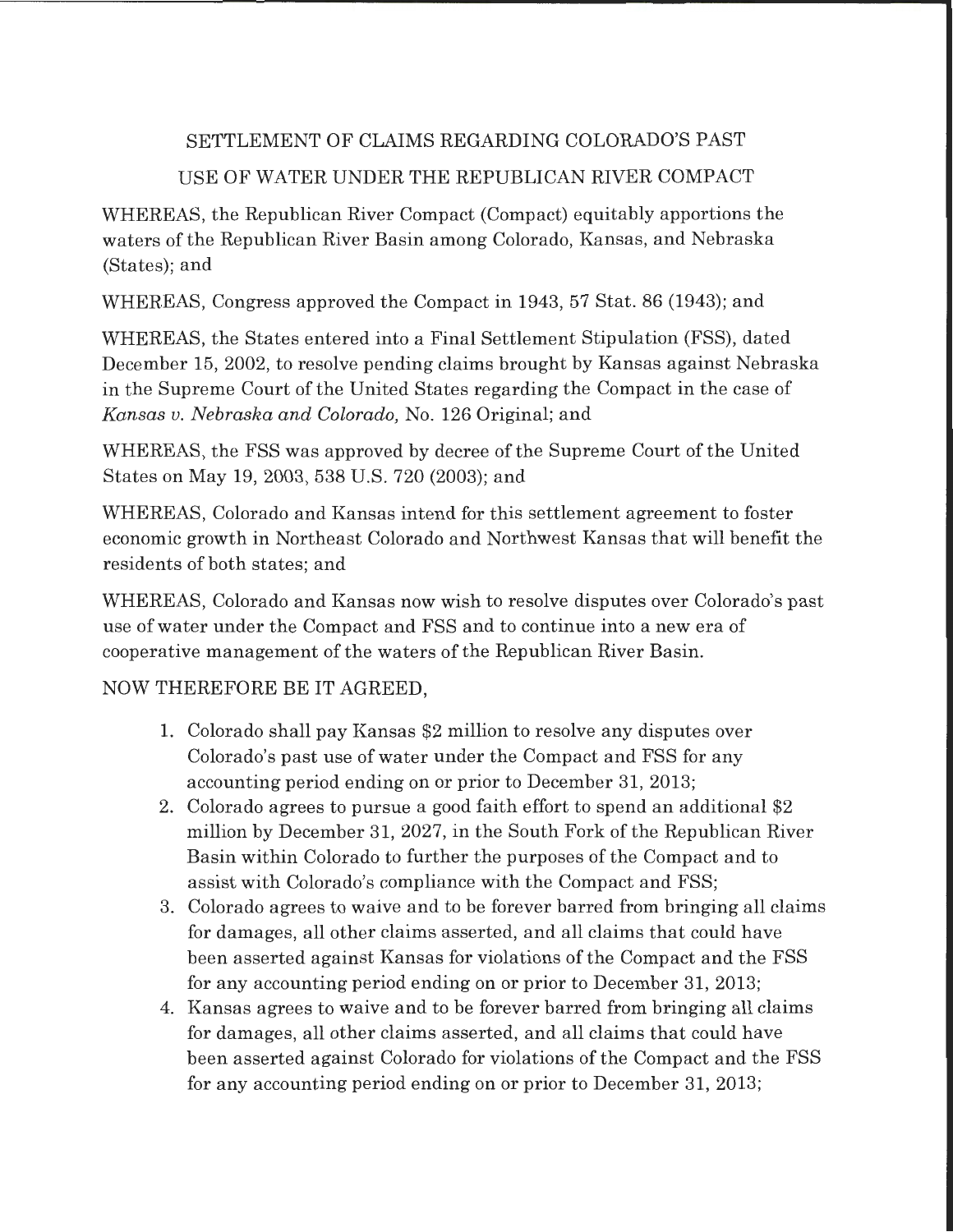- 5. Kansas agrees to pursue a good faith effort to spend the \$2 million paid pursuant to paragraph 1 for the benefit of the South Fork of the Republican River Basin within Kansas to further the purposes of the Compact and to assist Kansas in maintaining compliance with the Compact and the FSS;
- 6. Colorado and Kansas each agree to present respective reports to the annual meeting of the Republican River Compact Administration detailing any expenditures made pursuant to paragraphs 1, 2, and 5, until the \$2 million described in paragraph 1 and the \$2 million described in paragraph 2 are fully expended;
- 7. By entering into this settlement agreement, neither Colorado nor Kansas admits to violating the Compact. Furthermore, the amount of payment was the subject of negotiation among Colorado and Kansas, does not constitute a valuation of water in either state, and may not be used by them as evidence of the value of water in any future dispute in the Republican River Basin or any other basin; and
- 8. Failure by Colorado to pay Kansas under paragraph 1 of this settlement agreement by December 31, 2018 shall release both Colorado and Kansas from any obligations under this settlement agreement. Failure by Colorado to spend funds under paragraph 2 of this settlement agreement shall not release either Colorado or Kansas from this settlement agreement. Failure by Kansas to spend funds under paragraph 5 of this settlement agreement shall not release either Colorado or Kansas from this settlement agreement.

The undersigned Governors and Attorneys General for Colorado and Kansas, having authority to commit their respective states to a settlement of claims, hereby commit them to the terms of this settlement agreement.

Eully executed on this  $\frac{1}{8}$  clay of  $\frac{1}{4}$ ugust , 2018

John W. Hickenlooper Governor, State of Colorado

**ff** Colver

Governor, State of Kansas

Cynthia H ' Coffman

Attbrney General, State of Colorado

Derek Schmidt Attorney General, State of Kansas